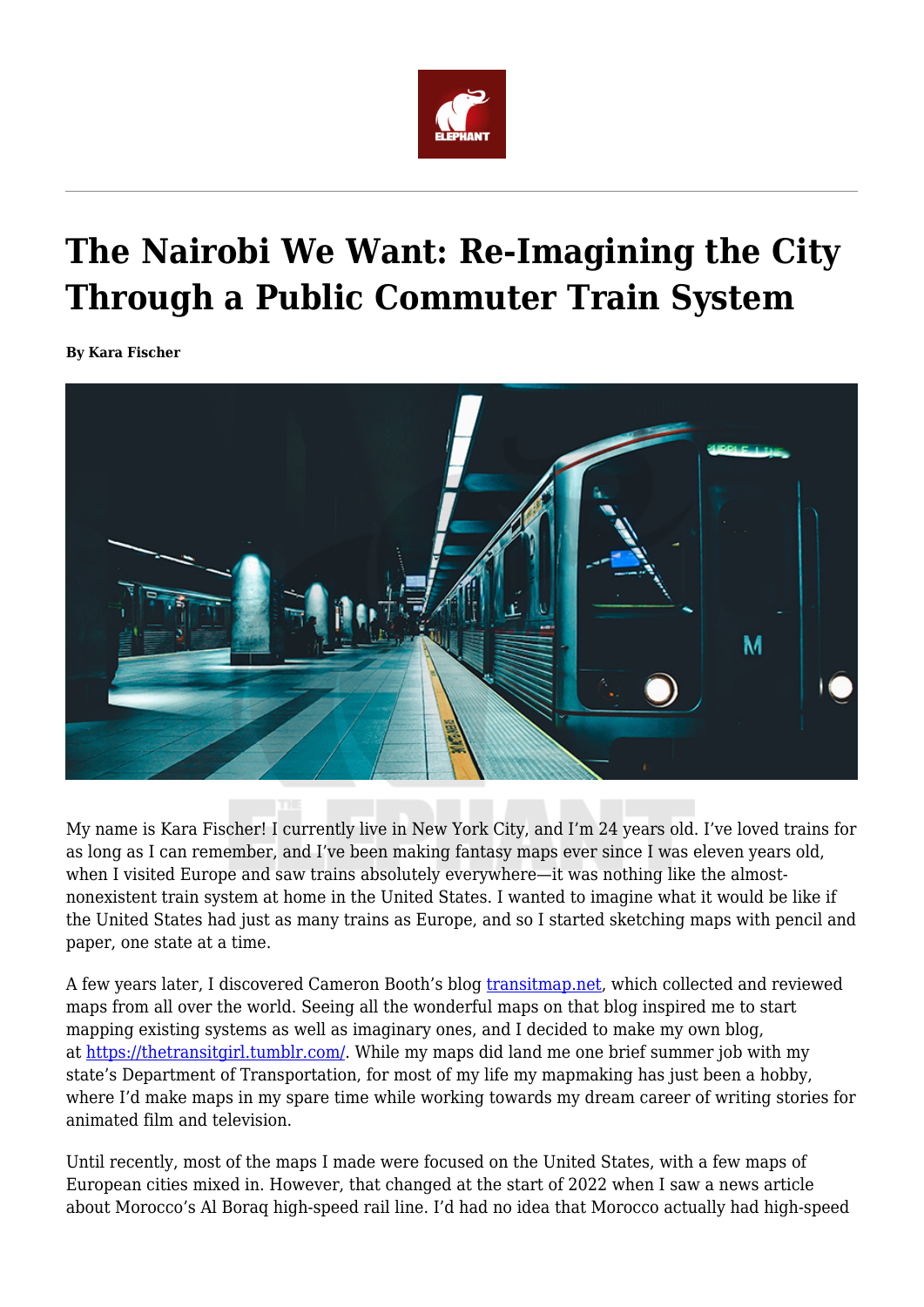rail at all, and when I looked into it I found that Morocco had a fascinating network of high-speed, intercity, and local trains, with a level of service far greater than what we have in the US. But what I couldn't find was a map clearly showing the service patterns—and so I decided to make one myself, piecing together all the information I could find online. I'm certain there are errors, including a few missing stations, but I was still quite proud of [the map I created](https://thetransitgirl.tumblr.com/post/677810048974684160/).

Since Morocco's network had wound up being an unexpected joy, I started researching railway networks around the world to try to find other countries to map. Many countries had networks far too large to permit showing all stations in a single map, while many more countries only had one or two train routes, if any. And of the countries that did have networks of the size I was looking for, most didn't post their timetables online, or had websites that weren't viewable from the United States. But I did end up finding two national networks that I wanted to map[—Estonia](https://thetransitgirl.tumblr.com/post/678287019005345792/) and [Kenya](https://thetransitgirl.tumblr.com/post/678451104205406208/).

In designing my map of Kenya Railways, I was fascinated by the history of the meter-gauge network and the new Standard Gauge Railroad. But what stood out to me was that the lines of the Nairobi Commuter Rail network were short, had only a few stops, and only operated a few times a day. This was different from most of the systems I'd seen elsewhere in the world: usually, lines with infrequent service and spread-out stops would go considerably further from the city center, while short lines that stayed mostly within a city would have frequent service and lots of stops close together. So the way I saw it, Nairobi was using commuter rail to do a metro's job, and its current network wasn't serving the needs of the citizens. This was remarkable to me since I knew most people in Nairobi didn't have cars.And that's what raised the question: what if Nairobi had an actual metro, with frequent stops and frequent service? Where would the lines go? Almost on a whim, I decided to try making a fantasy map, just like the maps I'd made since I was eleven.

I started with the existing commuter rail lines as a template, and the first change I made was to add more frequent stations. I looked at both Apple Maps and Google Maps to try to spot the major roads and population centers along the train lines, and I started adding stations in locations designed to be easy to get to, mostly along major roads. Outside the city center, I tried to have stations be approximately one kilometer apart: that way, the entire path of the route would have stations within walking distance, but there wouldn't be so many stations that the trains would be slowed down by all the stops they'd have to make. Within the city center, however, I spaced stations closer together, since there would be more popular destinations—this would reduce walking distances for many passengers, and it'd also prevent individual stations from becoming too crowded. This method of spacing stations is quite common around the world—a good example is the rail network in Chicago, where I lived for five years.

With more stations added along the existing commuter rail routes, the next question was how to bring service to the parts of the city that weren't already next to the commuter rail. I decided to mostly follow existing major roads, which is a common approach in cities around the world. Major roads tend to already go to major destinations, after all, and there are multiple options for how the tracks can be built: within the road sharing lanes with cars, in the median at the center of the road, elevated above the road, or in tunnels underneath. Waiyaki Way, Thika Rd, and Mombasa Rd were obvious choices, and I decided to also add an additional downtown route that could go along either Moi Ave or Tom Mboya St. At the outskirts of the city, I tried to connect some of the larger suburbs, but I completely missed both Rongai and Ngong due to a visual quirk in Apple Maps.

In putting together the route segments to determine where each line would go, I made sure every line would serve the downtown area, and I also made sure that every line intersected with every other, so that passengers wouldn't need to make more than one transfer. The current commuter rail network has the route from Central Station to Makadara as its busiest segment, and so I kept that in my map, sending three lines along that corridor. Since this was the core of the map, I decided to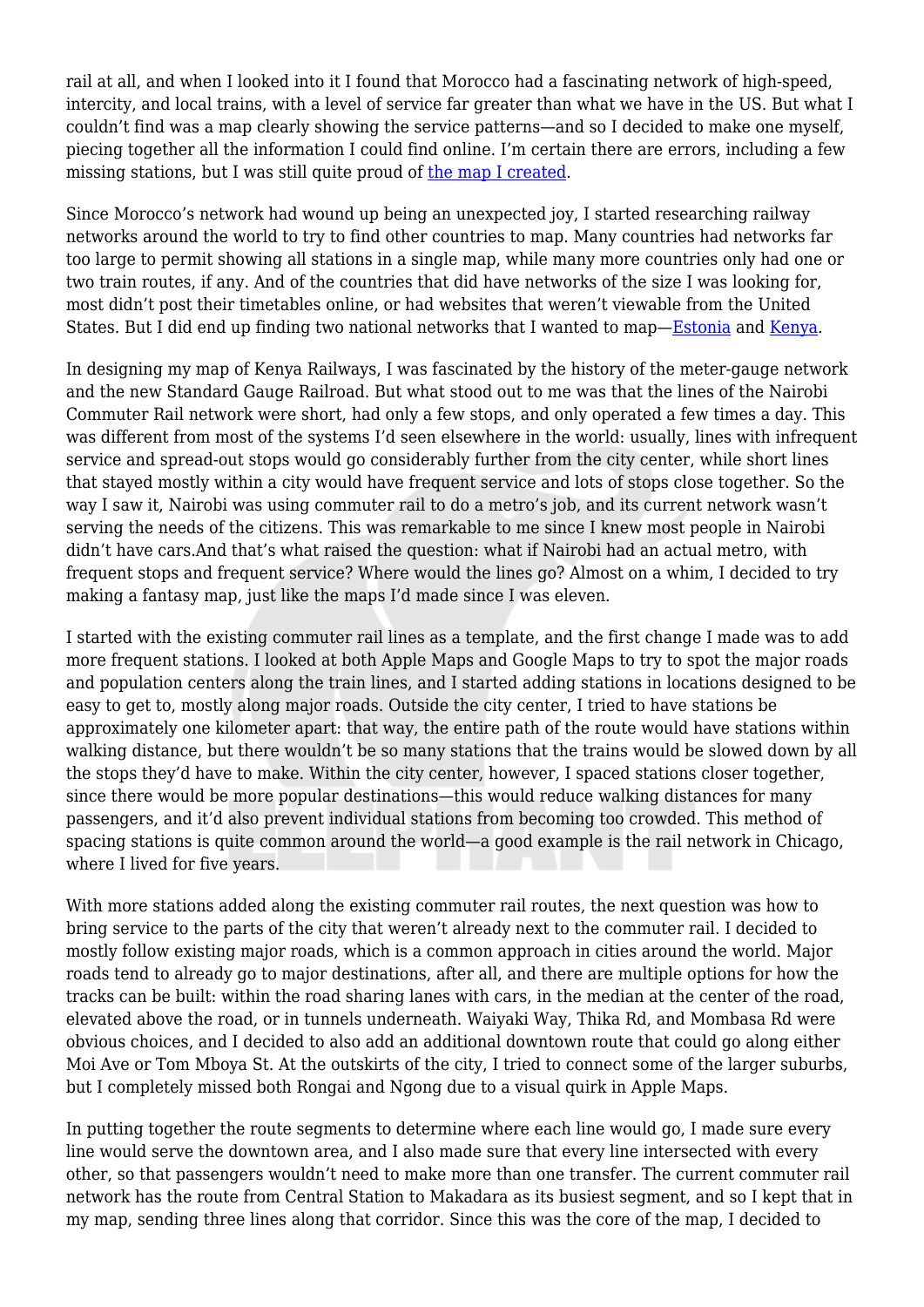color the three lines to make the flag of Kenya, to tie together the map's aesthetic design.

When I posted the first version of the map to Tumblr, I expected just a few people to see it—that's what had happened with all my previous maps, after all. Since I didn't know anyone from Kenya, I didn't expect I'd actually get any feedback from locals on how well I'd understood the city's geography. But after a few days, my map was [shared on Twitter by Mbithi Masya,](https://twitter.com/mbithi/status/1504068133686071297) and suddenly I was getting a flood of responses to it from Nairobians. None of my maps had ever gone viral before, and so this was incredibly exciting—and I definitely wanted to take the opportunity to use this feedback to improve the

map!JTNDZGl2JTIwY2xhc3MlM0QlMjJmbG91cmlzaC1lbWJlZCUyMGZsb3VyaXNoLXBob3RvLXNsaW RlciUyMiUyMGRhdGEtc3JjJTNEJTIydmlzdWFsaXNhdGlvbiUyRjkwMzUxODAlMjIlM0UlM0NzY3JpcH QlMjBzcmMlM0QlMjJodHRwcyUzQSUyRiUyRnB1YmxpYy5mbG91cmlzaC5zdHVkaW8lMkZyZXNvdX JjZXMlMkZlbWJlZC5qcyUyMiUzRSUzQyUyRnNjcmlwdCUzRSUzQyUyRmRpdiUzRQ==And so, a few hours after the map went viral, I started working on a second version. The most common criticism I'd seen was that the map didn't serve Rongai or Ngong—both of which I was able to connect to the network by extending the Purple and Green Lines. One person from Githurai convinced me to send the Purple Line there rather than sending it out to Ruai and Mihango, while another person brought up the lack of service to Kitengela. This highlighted the lack of actual commuter rail in my map, and so I added several commuter rail lines out of Nairobi Terminus—some following existing tracks, while others would follow new alignments to connect additional suburbs. (This included Ruai and Mihango, so that they wouldn't have to lose service due to the rerouted Purple Line.)

When I posted the second version of the map later that evening, it started spreading just as quickly as the first one had—and this time, the feedback was overwhelmingly positive, where even people who had taken issue with the original map were thrilled about how I'd addressed their concerns in the second version. This was unexpected—I'd never been to Nairobi, and so I'd never fathomed that I'd be able to make a map that would actually appeal to locals. And before I knew it, my map was getting noticed by public figures such as Sakaja Johnson and Charles Kabaiku, the latter of whom expressed interest in inviting me out to Nairobi. I don't actually know whether or not he was joking, but if he wasn't, I'd certainly love to visit for a few weeks to gain an on-the-ground understanding of the city's infrastructure!

All that being said, though, this map's ultimately a pipe dream—or a Tube dream, I suppose. In planning the routes, I deliberately avoided questions like how hard the network would be to build, or how much it would cost, or the impacts the train lines would have on the surrounding areas. The map's aspirational, but not realistic—I'm not the person to go to for actual solutions to Nairobi's current transportation needs. One Twitter user called me "mzungu", and while I hadn't heard the term before, it's definitely accurate: I'm a foreigner, and I certainly don't know the city even remotely as well as Nairobians do. And there are people on the ground in Nairobi who've been working for years to find practical and feasible ways to breathe new life into the city's transportation—as an example, the Digital Matatus project is a wonderful visualization of the current network. Guiding Nairobi into the future is a job for Nairobians, not for me.

But that doesn't mean there isn't a purpose to fantasy maps like mine. Even if my map doesn't show a vision that's feasible to build, it's gotten people talking—Twitter says the second version of my map has been seen over a hundred thousand times, and that number keeps going up. Countless Nairobians have taken this map as a call to action—when people see how good the future of transit can be, people realize that the future of transit is worth fighting for. And so while my map may have sparked a widespread passion for transit in Nairobi, my greatest hope is that everyone who's been inspired by my map will follow that inspiration to find the practical ways people are working on to improve transit—because if those projects gain more awareness, then that's the next step towards building a better Nairobi.